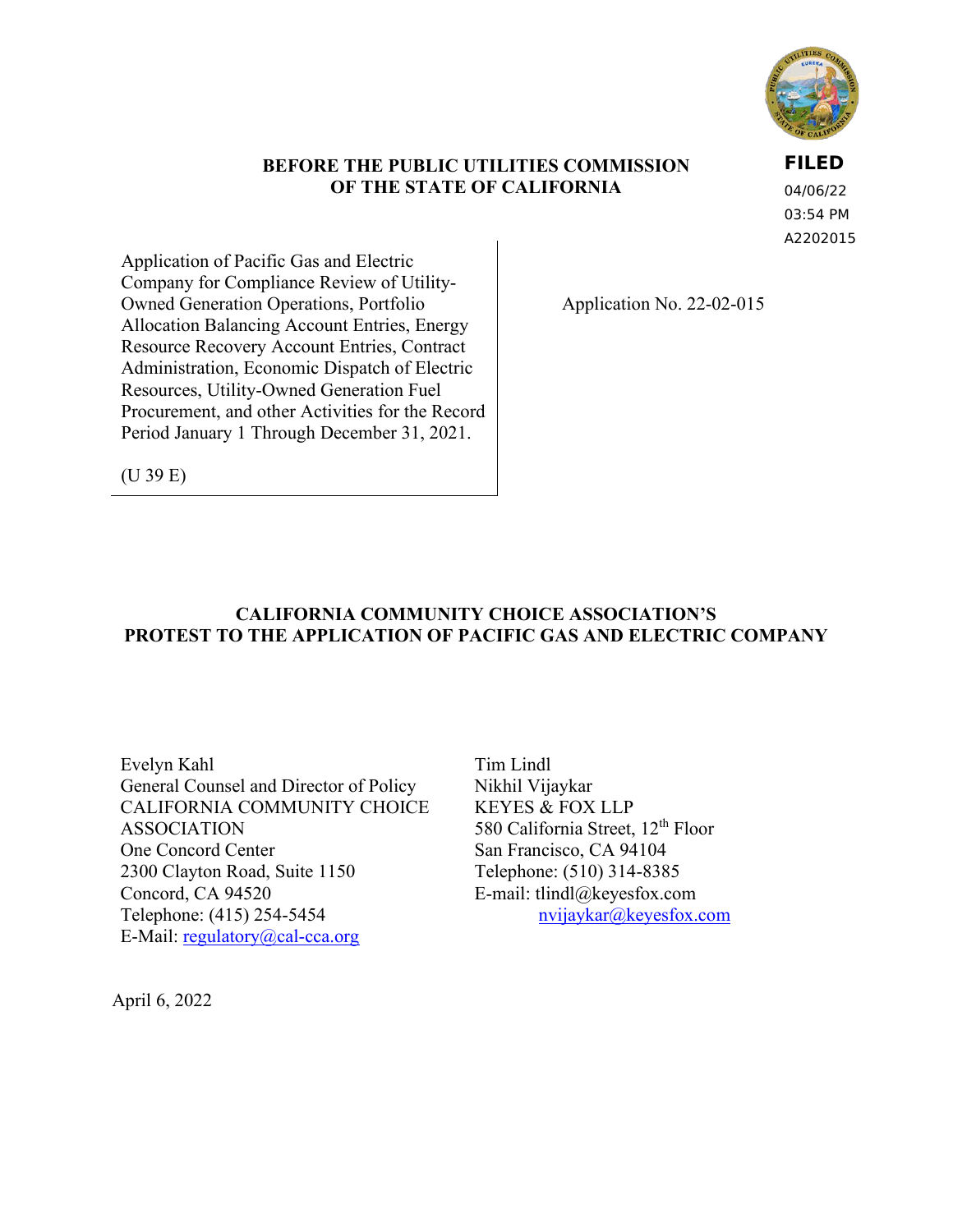# **TABLE OF CONTENTS**

| I.   |                                                         |  |  |
|------|---------------------------------------------------------|--|--|
| II.  |                                                         |  |  |
|      | $A$ .                                                   |  |  |
|      | <b>B.</b>                                               |  |  |
|      | C.                                                      |  |  |
|      | D.                                                      |  |  |
|      | E.                                                      |  |  |
| III. | ISSUES, CATEGORIZATION OF PROCEEDING, NEED FOR HEARINGS |  |  |
|      | A.                                                      |  |  |
|      | <b>B.</b>                                               |  |  |
|      | C.                                                      |  |  |
|      | D.                                                      |  |  |
| IV.  |                                                         |  |  |
| V.   |                                                         |  |  |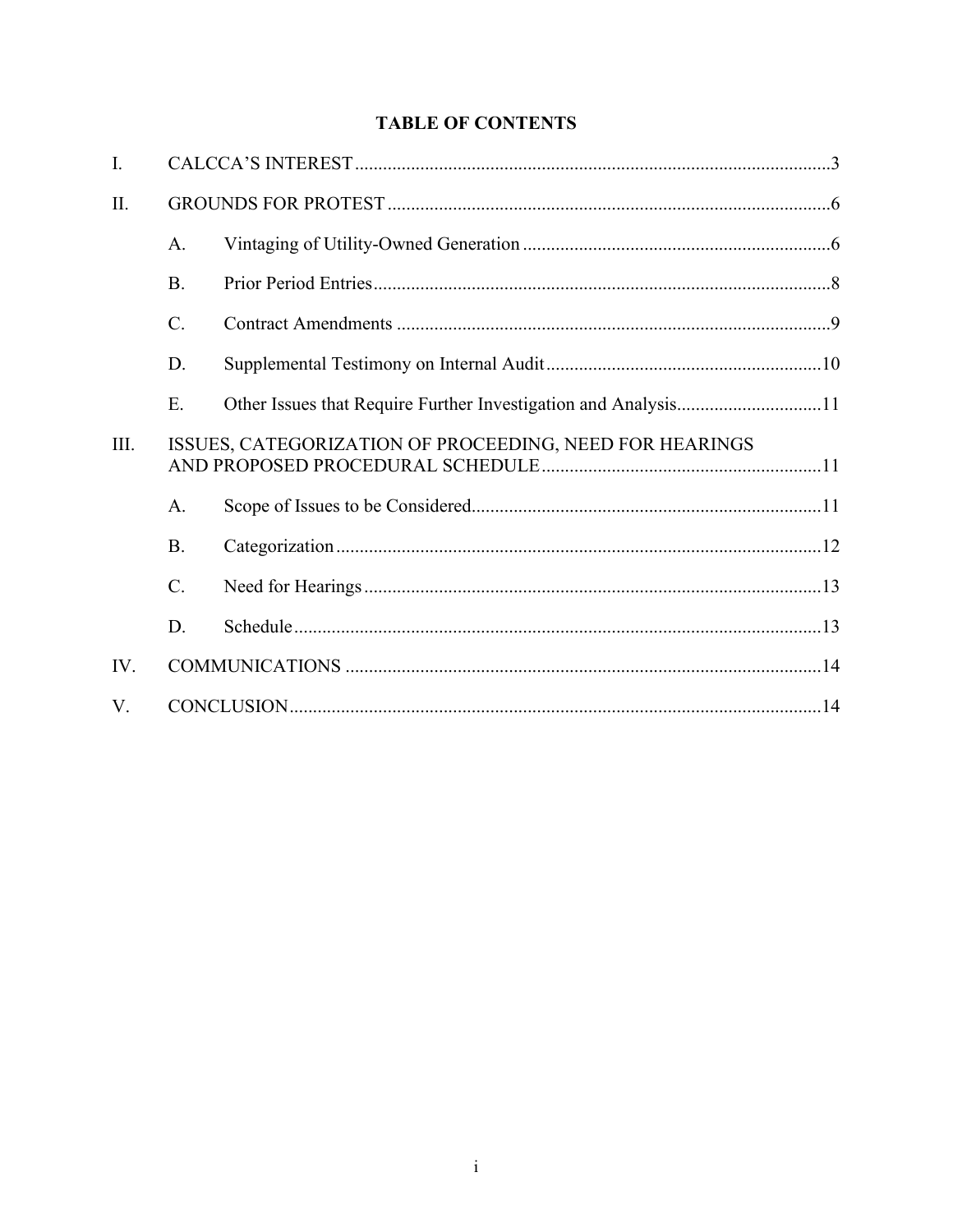# **TABLE OF AUTHORITIES**

# **California Public Utilities Commission Decisions**

# **California Public Utilities Commision Proceedings**

# **California Public Utilities Commission Rules of Practice and Procedure**

|--|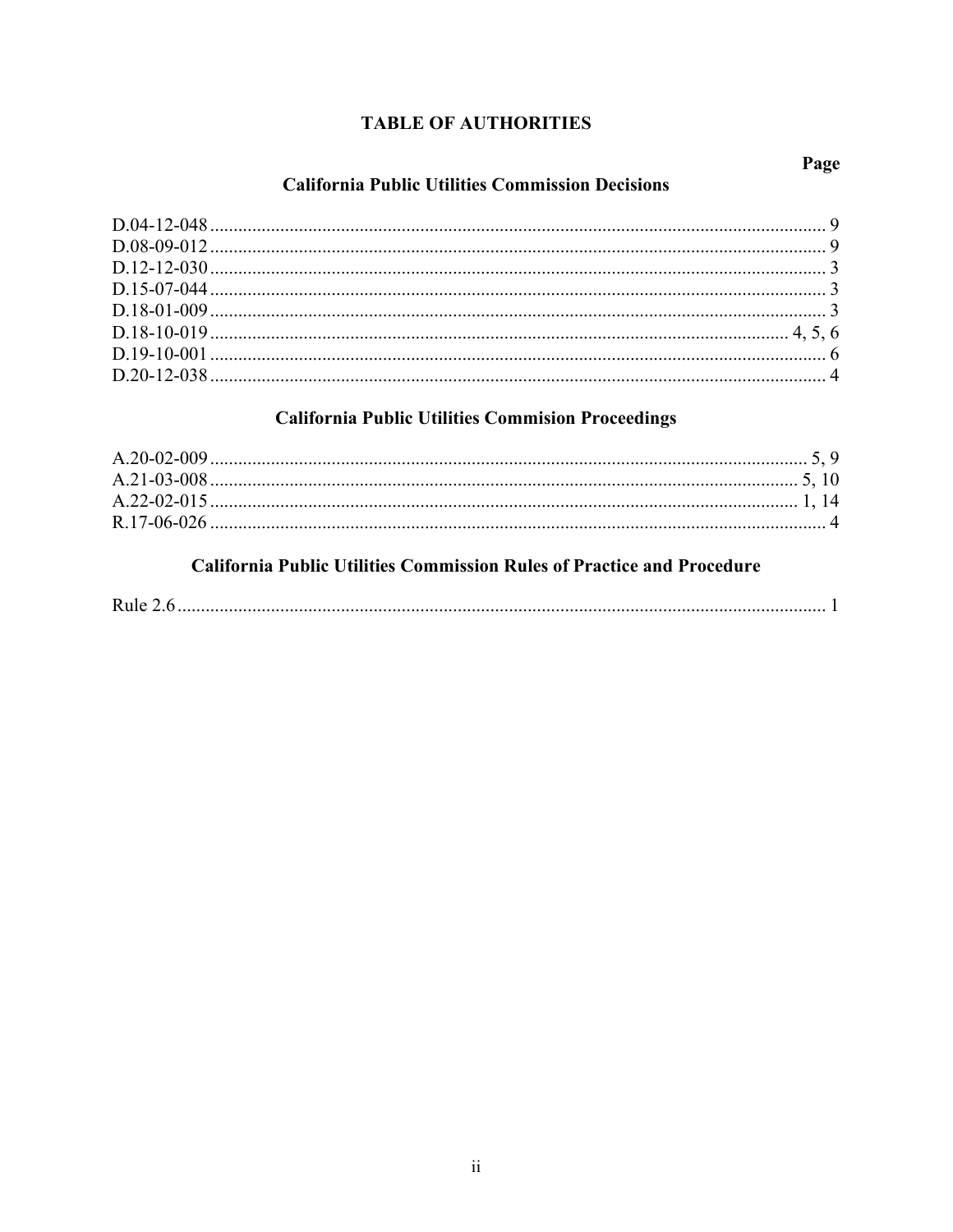### **BEFORE THE PUBLIC UTILITIES COMMISSION OF THE STATE OF CALIFORNIA**

Application of Pacific Gas and Electric Company for Compliance Review of Utility-Owned Generation Operations, Portfolio Allocation Balancing Account Entries, Energy Resource Recovery Account Entries, Contract Administration, Economic Dispatch of Electric Resources, Utility-Owned Generation Fuel Procurement, and other Activities for the Record Period January 1 Through December 31, 2021.

Application No. 22-02-015

(U 39 E)

### **CALIFORNIA COMMUNITY CHOICE ASSOCIATION'S PROTEST TO THE APPLICATION OF PACIFIC GAS AND ELECTRIC COMPANY**

Pursuant to Rule 2.6 of the Rules of Practice and Procedure of the California Public

Utilities Commission ("Commission" or "CPUC"), the California Community Choice

Association<sup>[1](#page-3-0)</sup> ("CalCCA") hereby protests the relief sought in the above-captioned *Application of* 

*Pacific Gas and Electric Company (PG&E) for Compliance Review of Utility-Owned* 

*Generation Operations, Portfolio Allocation Balancing Account Entries, Energy Resource* 

*Recovery Account Entries, Contract Administration, Economic Dispatch of Electric Resources,* 

*Utility-Owned Generation Fuel Procurement, and other Activities for the Record Period January* 

*1 Through December 31, 2021. (U 39 E)* ("Application").

<span id="page-3-0"></span><sup>1</sup> California Community Choice Association represents the interests of 23 community choice electricity providers in California: Apple Valley Choice Energy, Central Coast Community Energy, Clean Energy Alliance, Clean Power Alliance, CleanPowerSF, Desert Community Energy, East Bay Community Energy (EBCE), Lancaster Choice Energy, Marin Clean Energy (MCE), Orange County Power Authority, Peninsula Clean Energy (PCE), Pico Rivera Innovative Municipal Energy, Pioneer Community Energy, Pomona Choice Energy, Rancho Mirage Energy Authority, Redwood Coast Energy Authority, San Diego Community Power, San Jacinto Power, San José Clean Energy (SJCE), Santa Barbara Clean Energy, Silicon Valley Clean Energy, Sonoma Clean Power, and Valley Clean Energy.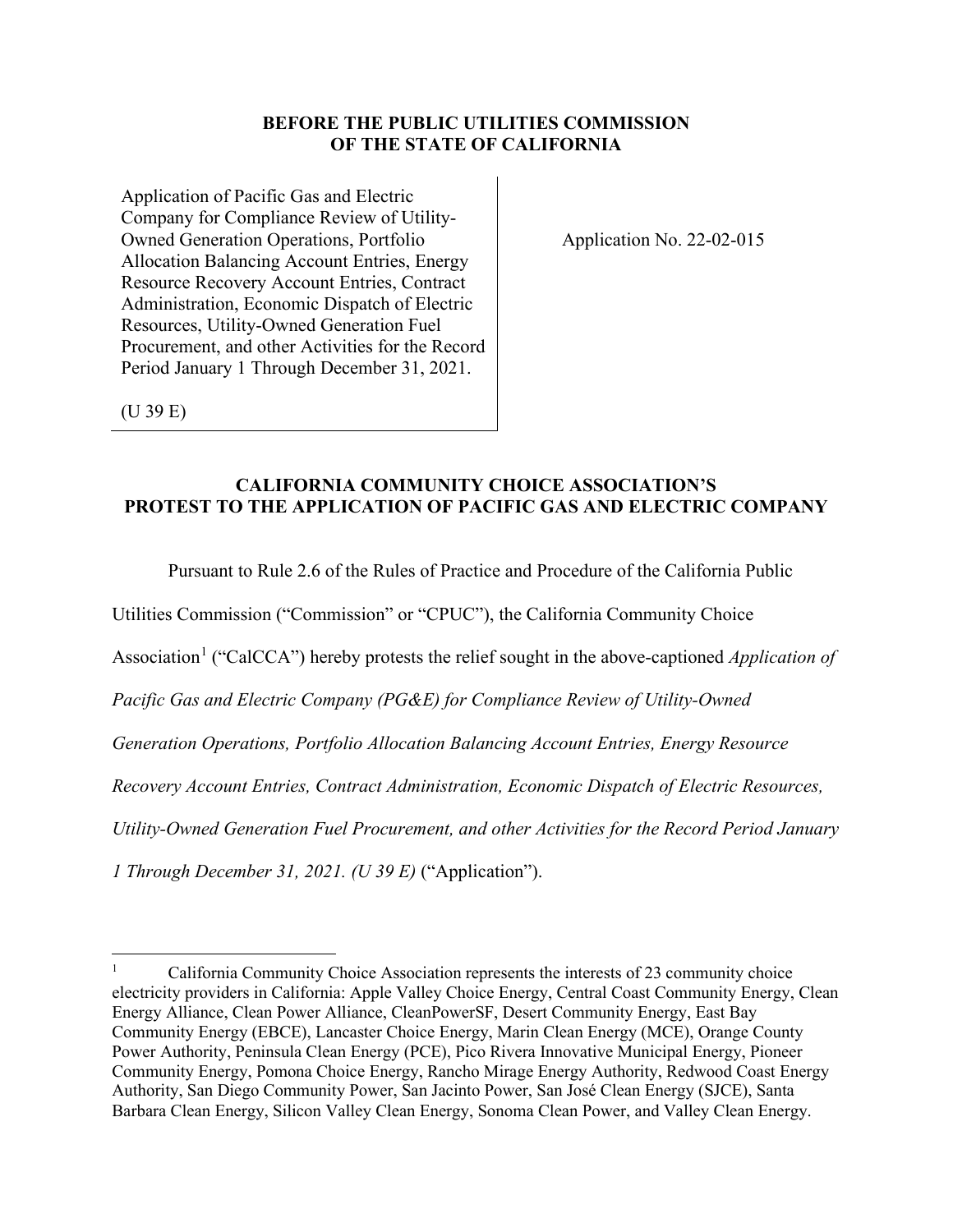In its Application, PG&E requests that the Commission find:

- 1. that it prudently administered and managed its utility-owned generation ("UOG") facilities and Qualifying Facility ("QF") and non-QF contracts in compliance with all applicable rules, regulations and Commission decisions;
- 2. that it achieved least-cost dispatch of its energy resources and economically-triggered demand response programs pursuant to SOC 4;
- 3. that the entries recorded in the Energy Resource Recovery Account ("ERRA") and the Portfolio Allocation Balancing Account ("PABA") are reasonable, appropriate, accurate and in compliance with Commission decisions;
- 4. that its fuel procurement and hedging activities complied with its Commissionapproved Bundled Procurement Plan ("BPP");
- 5. that its resource adequacy sales complied with the BPP;
- 6. that the costs incurred and recorded in the Green Tariff Shared Renewables Memorandum Account ("GTSRMA"), Green Tariff Shared Renewables Balancing Account ("GTSRBA"), DAC-SASH balancing account ("DACSASHBA"), Disadvantaged Communities Green Tariff Balancing Account ("DACGTBA"), the Community Solar Green Tariff Balancing Account ("CSGTBA"), and the Centralized Local Procurement Sub-Account ("CLPSA") in the New System Generation Balancing Account ("NSGBA") are reasonable and in compliance with applicable tariffs and Commission directives.<sup>[2](#page-4-0)</sup>

The impact of PG&E's Application on both departed and bundled customers requires cautious and careful consideration under the applicable standards of review. PG&E, as the

<span id="page-4-0"></span><sup>2</sup> Application at 20.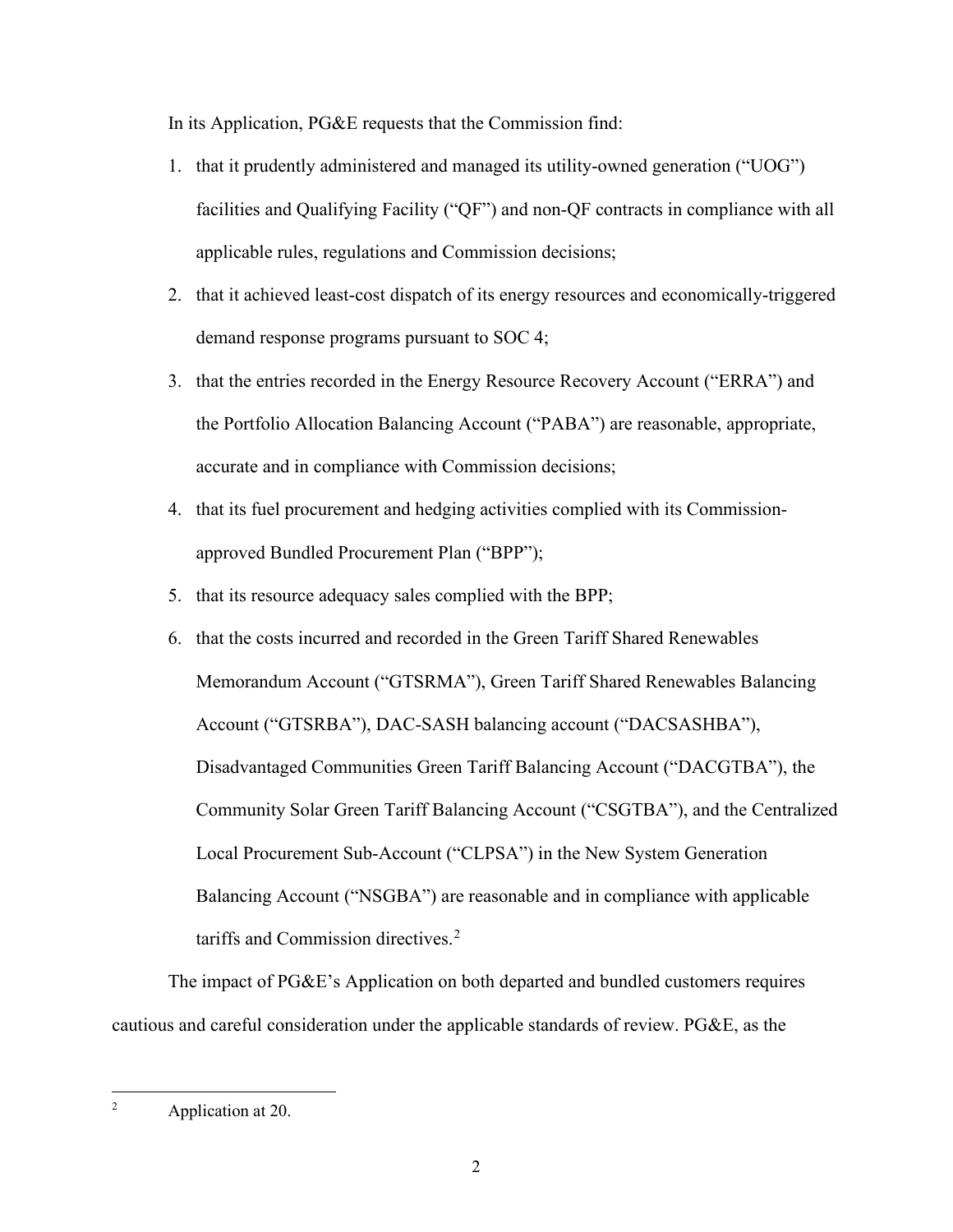applicant, has the burden of proof<sup>[3](#page-5-1)</sup> and must satisfy that burden based on a preponderance of the evidence.<sup>[4](#page-5-2)</sup>

CalCCA protests the Application on the grounds that the utility has fallen short of demonstrating that the entirety of the relief it seeks meets the utility's burden. CalCCA has identified several issues below that should prevent immediate adoption of the relief requested in the Application without further examination before the Commission. CalCCA respectfully requests that the Commission set this matter for hearing to fully examine those issues together with any other issues that may arise during the course of this proceeding.

### <span id="page-5-0"></span>**I. CALCCA'S INTEREST**

As noted above, CalCCA represents the interests of 23 community choice aggregators ("CCAs") in California, including 11 CCAs that serve PG&E's delivery service customers. Except for SJCE and CleanPowerSF, each of those CCAs is governed by a Board of Directors comprised of elected officials who represent the individual cities and counties the CCA serves, or an elected City Council. CleanPowerSF is the CCA for the City and County of San Francisco, which the San Francisco Public Utilities Commission operates. SJCE is the City of San Jose's CCA program, which the San Jose Community Energy Department administers. While CalCCA's advocacy frequently benefits both bundled and unbundled customers, the CCAs are the sole advocates for their customers and their local energy programs before this Commission.

CCA customers receive generation services from their local CCA and receive transmission, distribution, billing, and other services from PG&E. As such, CCA customers in

<span id="page-5-1"></span><sup>3</sup> D.12-12-030 at 42; Application at 4.

<span id="page-5-2"></span><sup>4</sup> *See, e.g.* D.18-01-009 at 9-10; D.15-07-044 at 29 (observing that the Commission has discretion to apply either the preponderance of evidence or clear and convincing standard in a ratesetting proceeding but noting that the preponderance of evidence standard is the "default standard to be used unless a more stringent burden is specified by the statute or the Courts."); Application at 4.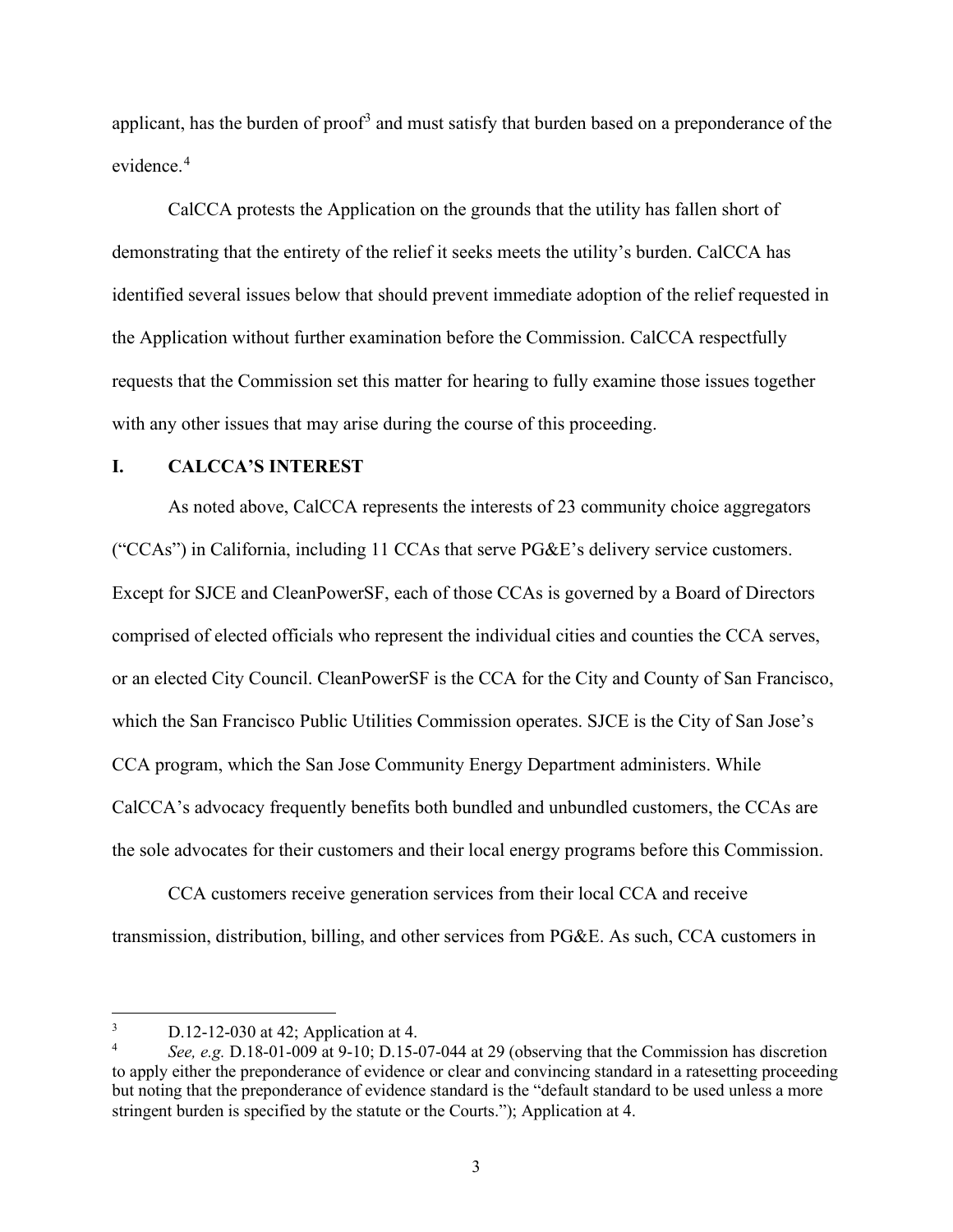PG&E's service territory must pay the same electric distribution, transmission and nonbypassable rates as PG&E's bundled customers. However, CCA customers pay CCA-specific generation rates, which vary and are partially influenced by local mandates to increase electric vehicle use, procure and maintain clean electricity portfolios that in many cases exceed state requirements for renewable generation, and achieve other local goals. For example, last year, PCE became the first load-serving entity in California to provide 100% greenhouse-gas free energy to each of its customers, well in advance of the State's 2045 goal.

CCA and other unbundled customers are also subject to several non-bypassable charges, including the Power Charge Indifference Adjustment ("PCIA"). The Commission adopted the PCIA to ensure that when investor-owned utility ("IOU") customers depart from bundled service and receive their electricity from a non-IOU provider, such as a CCA, "those customers remain responsible for costs previously incurred on their behalf by the IOUs—but only those costs."[5](#page-6-0) The level of the PCIA during the 2021 record period was determined, initially, in Decision (D.) 20-12-038 as a forecast of the above-market costs stemming from PG&E's generation portfolio over the course of that year. Prior to D.18-10-019, the PCIA rate was set only on this forecast basis and not trued-up for unbundled customers - only bundled customers' rates were subject to a true-up.

D.18-10-019 requires that PG&E true up the forecasted costs (net of forecasted market revenues or imputed revenues) approved in D.20-12-038 with the actual recorded costs (net of actual market revenues or imputed revenues) for PCIA-eligible resources.<sup>[6](#page-6-1)</sup> It also requires PG&E to true up the revenues it forecasted it would receive from both bundled and departing load

<span id="page-6-0"></span><sup>5</sup> D.18-10-019 at 3 (October 11, 2018); *see also* R.17-06-026, *Scoping Memo and Ruling of Assigned Commissioner* at 2 (September 25, 2017).

<span id="page-6-1"></span><sup>6</sup> Id., at Ordering Paragraphs ("OPs") 7 and 8.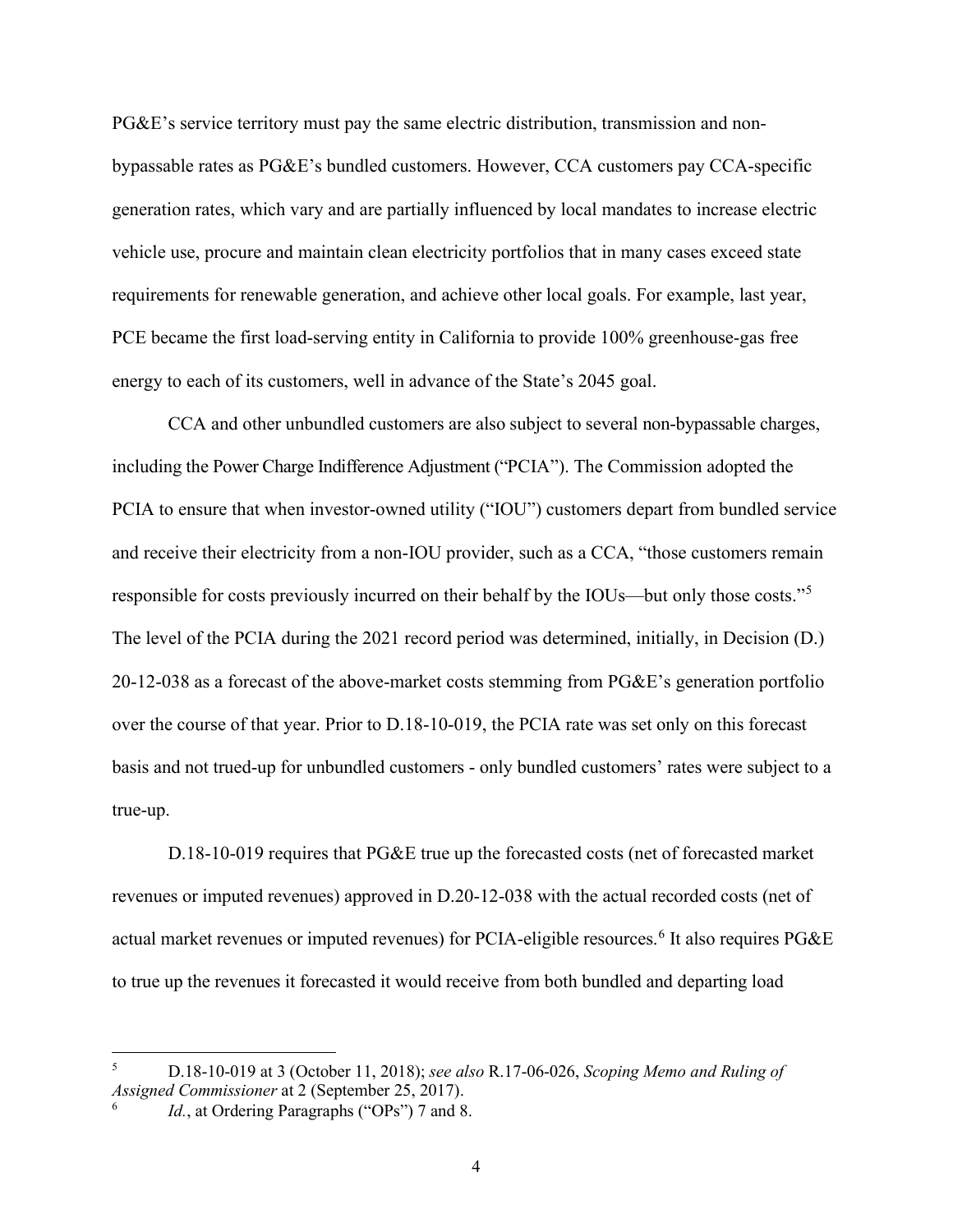customers over the course of 2021 with the actual revenues it received.<sup>[7](#page-7-0)</sup> This true-up occurs by comparing the forecasted costs and revenues to the recorded costs and revenues within the PABA.[8](#page-7-1)

As noted in more detail below, issues relating to whether the entries that PG&E recorded in the PABA (and the ERRA) are reasonable, appropriate, accurate, correctly stated, and in compliance with Commission decisions are within scope in this docket.<sup>[9](#page-7-2)</sup> Moreover,  $P G \& E$ 's management of its generation portfolio and its third-party contracts, as well as its compliance with Commission-approved procurement and resource sales frameworks, directly impact the costs and revenues recorded to the PABA. Since the PABA impacts the PCIA rates that CCAs' customers pay, CalCCA has a direct, clear, real, present, tangible, and pecuniary interest in the outcome of this proceeding.

Finally, it is important to note that the true-up of the PCIA via the PABA reflects the full amount of above-market costs recovered from *both* bundled service and departing load customers. All above-market costs for PG&E's PCIA-eligible generation portfolio are now paid by both bundled and unbundled customers, which share a portion of the PCIA revenue requirement obligations. The ERRA revenue requirement includes the remaining, at-market portion of the forecasted procurement costs for PG&E's bundled customers. Therefore, as will become evident over the course of this proceeding, many of CalCCA's interests in this case are closely aligned with those of PG&E's remaining bundled customers.

<span id="page-7-0"></span><sup>7</sup> D.18-10-019 at Ordering Paragraphs ("OPs") 7 and 8.

<span id="page-7-1"></span><sup>8</sup> A.21-03-008, Prepared Testimony (March 1, 2021) ("PG&E Prepared Testimony").

<span id="page-7-2"></span><sup>9</sup> *See* A.20-02-009, Scoping Ruling at 3 (setting the standard of review) (June 19, 2020).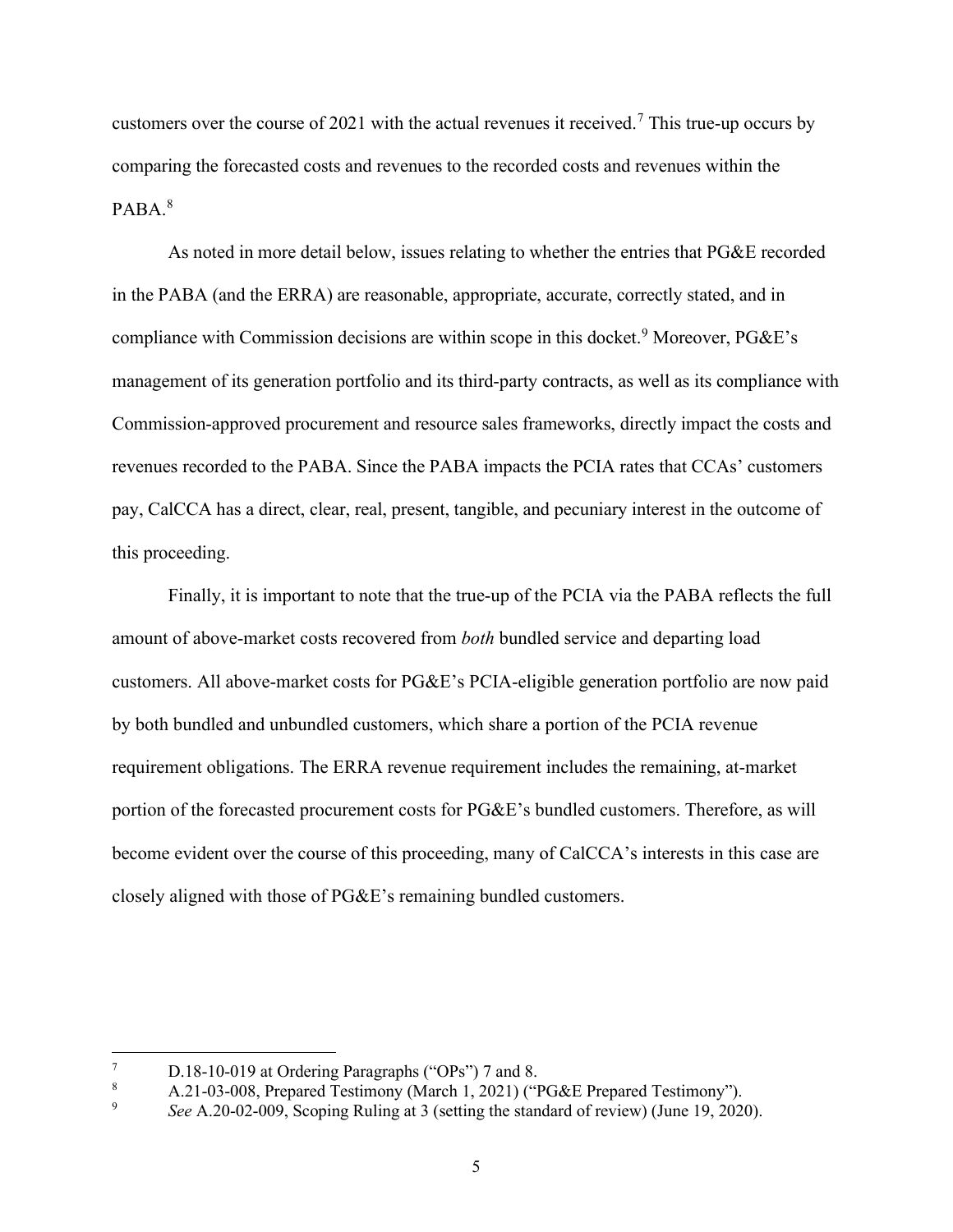#### <span id="page-8-0"></span>**II. GROUNDS FOR PROTEST**

CalCCA has identified several issues that impact the interests described above. The specific issues enumerated below should be considered preliminary matters that CalCCA has identified. CalCCA is still examining the Application, conducting discovery, and communicating with PG&E to better understand and analyze the utility's recorded entries for 2021. CalCCA reserves the right to address and protest additional issues within the scope of this proceeding as they arise through continued review, analysis, discovery and investigation of all aspects of the Application and supporting testimony.

#### **A. Vintaging of Utility-Owned Generation**

<span id="page-8-1"></span>In its testimony, PG&E explains that following Commission Decisions 18-10-019 and 19-10-001, which significantly modified the accounting for the PCIA, management requested that PG&E Internal Audit ("IA") perform an audit of the processes and controls employed to record certain generation and procurement related costs and revenues to the PABA after the first record period was complete. IA finalized its audit in July 2020. Among other findings, IA found that it "could not determine the validity of the vintage classification for several UOG resources due to a lack of a formal definition of the UOG construction start date."<sup>[10](#page-8-2)</sup> IA recommended that management establish "a formal definition of the construction start date that can be consistently applied."<sup>[11](#page-8-3)</sup>

In response, PG&E's Power Generation, Accounting, and Rates teams developed the following formal definition of "UOG construction start date":

> For the purpose of determining the "Construction Start Date" for PCIA-eligible utility owned (UO) generation resources and storage resources, PG&E shall use the later of: (1) the first date that expenditures are recorded to SAP Project Order(s) established for

<span id="page-8-3"></span><span id="page-8-2"></span><sup>&</sup>lt;sup>10</sup> PG&E Testimony at 12-4:8-10.<br><sup>11</sup>  $\frac{1}{6}$  et 12.4:11.12

*Id.* at 12-4:11-13.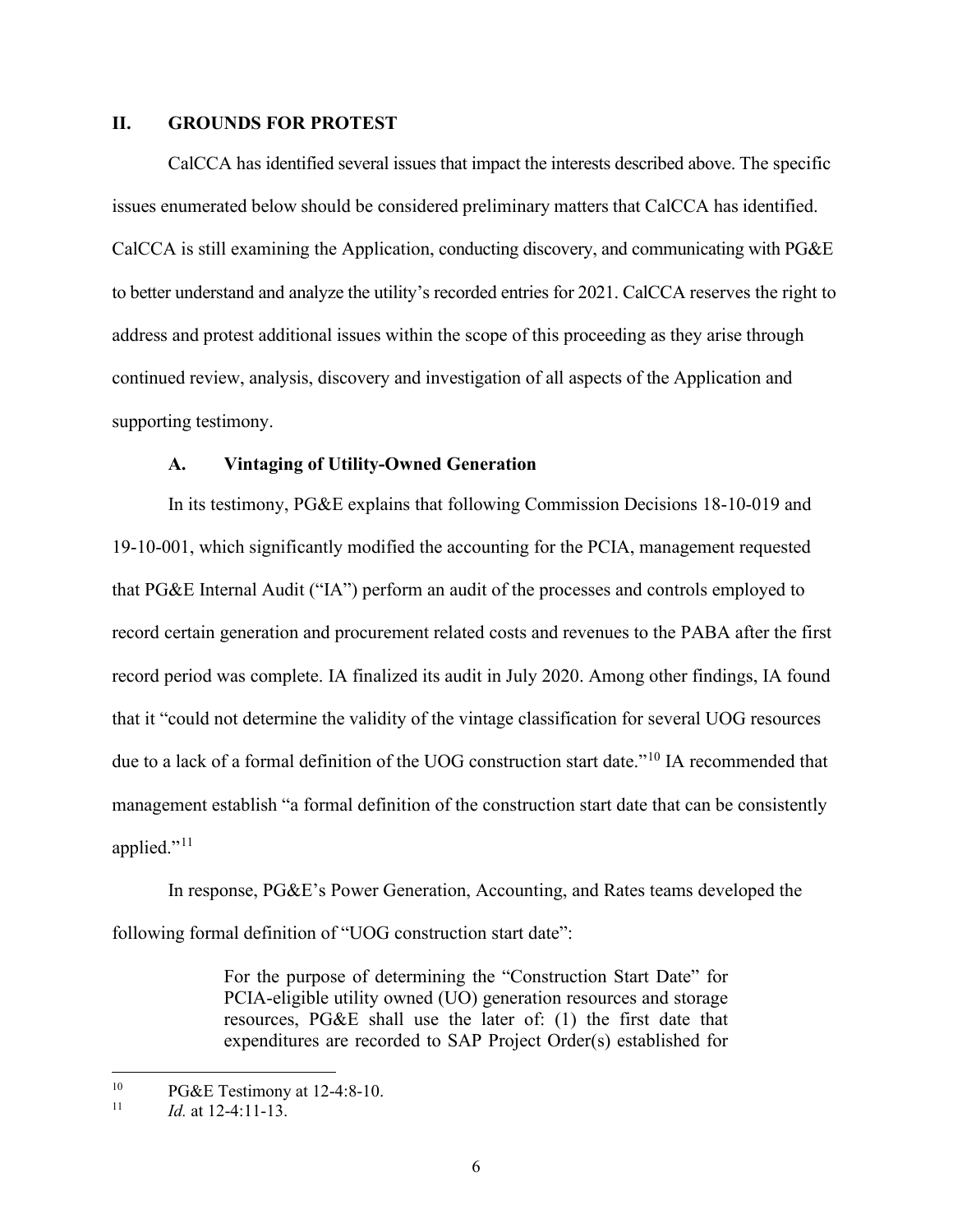the resource that are associated with site-specific construction work and that will be capitalized once the project reaches commercial operation, or (2) the date the Commission approves the new generation resource for cost recovery. Alternatively, if the Commission decision directing procurement assigns a resource vintage prior to selection of the resource, the Commission-assigned vintage will supersede vintaging the resource based on a construction start date. $12$ 

PG&E analyzed whether any resources were assigned to the incorrect vintage under this definition of "Construction Start Date" and evaluated whether or not to reassign such resources or make accounting adjustments. PG&E explains that "[o]nly three resources would have been assigned a different vintage under the new formal definition of "Construction Start Date"" and recommends "grandfathering" those resources into their existing vintages.<sup>[13](#page-9-1)</sup>

CalCCA notes that PG&E's proposed definition of "Construction Start Date" may be reasonable and may provide necessary clarity to establish UOG vintage for cost recovery purposes. However, CalCCA has concerns regarding PG&E's proposed definition which may require discovery to resolve. Specifically, PG&E's proposed definition of "Construction Start Date" is based in part on "the first date that expenditures are recorded to SAP Project Order(s) established for the resource." PG&E has not explained whether that date would be reasonably ascertainable by any entity except PG&E and therefore CalCCA has concerns regarding the transparency (or lack thereof) of construction start dates (and resulting UOG vintages) under PG&E's proposed definition. To the extent that PG&E's proposed definition of "Construction Start Date" is reasonable, CalCCA will also investigate whether it is reasonable—as PG&E proposes—to "grandfather" the three resources that should be assigned a different vintage under that definition into their existing vintages.

<span id="page-9-1"></span><span id="page-9-0"></span><sup>&</sup>lt;sup>12</sup> PG&E Testimony at 12-4:20-30.<br><sup>13</sup> *Id at* 12.4:24.27

<sup>13</sup> *Id.* at 12-4:34-37.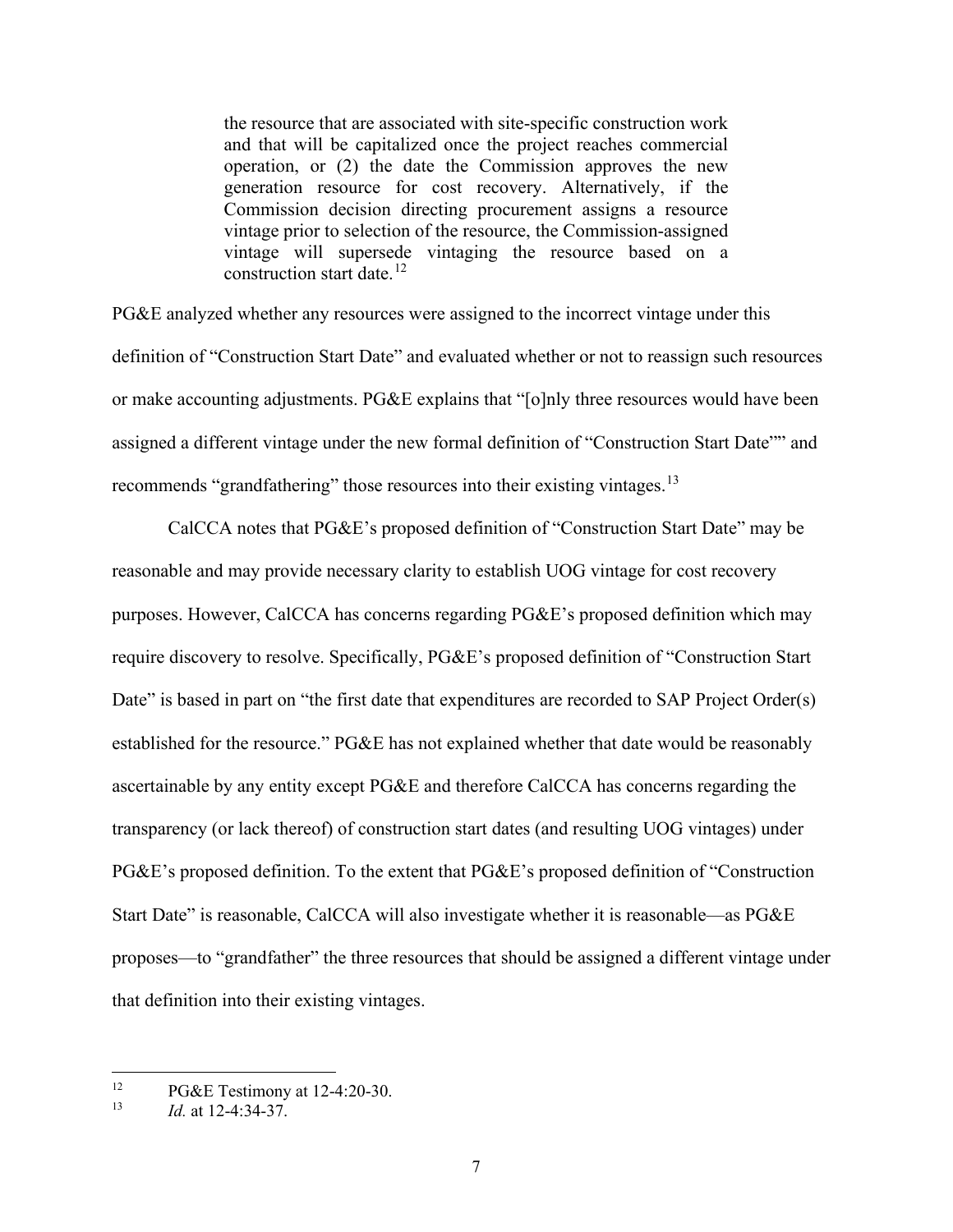#### **B. Prior Period Entries**

<span id="page-10-0"></span>In its testimony, PG&E describes certain matters in which PG&E and a counterparty engaged in a dispute resolution process.<sup>[14](#page-10-1)</sup> Depending on the time period that each of those disputes related to, the disputes (and their respective resolutions) may require prior period adjustments. CalCCA will investigate these disputes through discovery and will present testimony and legal briefing as necessary to address any prior period adjustments required as a result of these disputes.

PG&E also explains that on December 20, 2013, the California Independent System Operator ("CAISO") issued a market notice announcing settlement adjustments affecting trade days July 16, 2004 to March 31, 2009.<sup>[15](#page-10-2)</sup> On June 26, 2014, PG&E received a \$35,464,297 payment from CAISO for these historical settlement adjustments.[16](#page-10-3) And in May 2021 and September 2021, PG&E received a total of \$22,079,810 in credits for interest payments on the \$35,464,297 for the period June 19, 2014 through September [17](#page-10-4), 2021.<sup>17</sup> PG&E states that the \$22,079,810 in interest payment credits were booked into ERRA.<sup>18</sup> PG&E's accounting for the interest payment credits received in 2021 (but pertaining to the period June 19, 2014 through September 17, 2021) requires further scrutiny. To the extent that credits relate to overpayments made not only by bundled customers but also by unbundled customers (prior to departing PG&E bundled service), those customers should also receive the benefit of the interest payment credits that PG&E received during the record period. CalCCA will investigate this issue through

<span id="page-10-1"></span><sup>&</sup>lt;sup>14</sup> PG&E Testimony at 9-15 – 9-17.<br>
<sup>15</sup>  $A_{\text{at}}$  10.5:31.33

<span id="page-10-2"></span><sup>&</sup>lt;sup>15</sup> *Id.* at 10-5:31-33.<br><sup>16</sup> *Id.* at 10.6:8. **0** 

<span id="page-10-3"></span> $\frac{16}{17}$  *Id.* at 10-6:8-9.

<span id="page-10-4"></span> $17$  *Id.* at 10-6:10-13.<br><sup>18</sup> *Id.* at 10.6:13.14

<span id="page-10-5"></span>*Id.* at 10-6:13-14.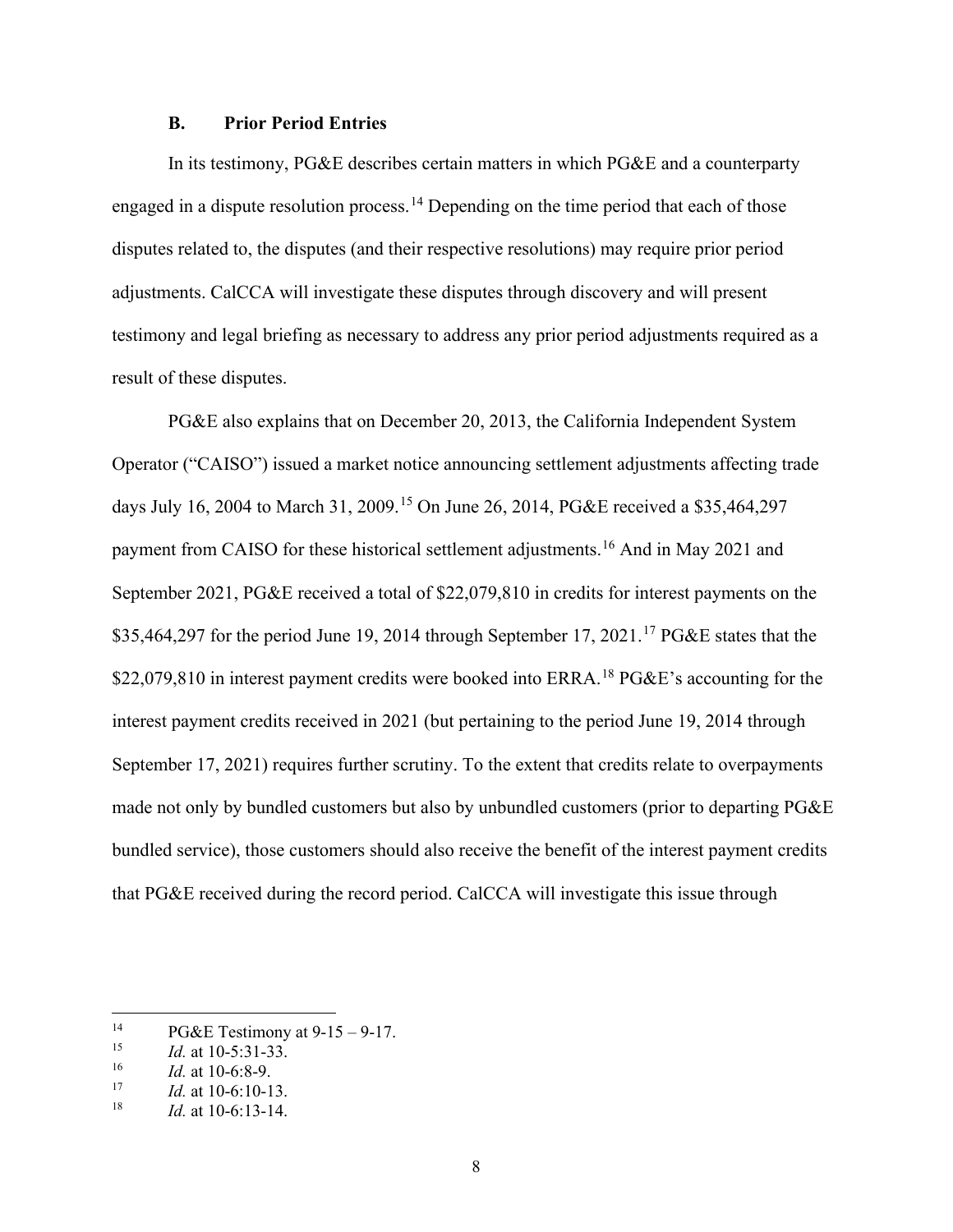discovery and may submit testimony and legal briefing to address the appropriate accounting for the \$22,079,810 in interest payment credits that PG&E received from CAISO in 2021.

#### **C. Contract Amendments**

<span id="page-11-0"></span>Chapter 9 of PG&E's testimony in this proceeding concerns PG&E's contract administration practice, changes that occurred to the contracts administered, and the results achieved regarding contract administration during the record period.<sup>[19](#page-11-1)</sup> PG&E must show that the entries recorded in the ERRA and the PABA are reasonable, appropriate, accurate, and in compliance with Commission decisions, that it adhered to Standard of Conduct 4, and that it prudently administered its contracts.[20](#page-11-2) In Table 9-9, PG&E describes certain contract amendments and consent to assignment during the record period.<sup>21</sup>

CalCCA has identified certain contracts that may reflect material modifications from the original terms and, therefore, require further investigation to determine whether those contracts must be re-vintaged. In particular, several contract amendments addressed emergency procurement requirements for summer 2021. CalCCA will review those amendments to determine whether PG&E has recorded the incremental costs of such procurement to the appropriate cost recovery vehicle. To the extent that PG&E renegotiated material terms of its contracts in 2021, CalCCA contends that the contracts should be re-vintaged accordingly and will present testimony and legal briefing on this matter over the course of this proceeding.<sup>[22](#page-11-4)</sup>

<span id="page-11-1"></span><sup>&</sup>lt;sup>19</sup> PG&E Testimony at 9-1:11-14.<br><sup>20</sup> See Application at 17.18

<span id="page-11-2"></span><sup>&</sup>lt;sup>20</sup> *See* Application at 17-18.

<span id="page-11-3"></span><sup>&</sup>lt;sup>21</sup> PG&E Testimony at 9-30.<br><sup>22</sup> The core principle of vinta

<span id="page-11-4"></span>The core principle of vintaging is to identify when a contract commitment is made or renegotiated for a resource so that customers may be assigned responsibility for that resource. *See* D.04-12-048 at 55; D.08-09-012 at 59. If a resource commitment is made after CCA load has departed, then customers of that CCA should not be fiscally responsible for that power resource because the resource was not procured on their behalf. *See* A.20-02-009, Joint CCA Opening Brief at 17-20.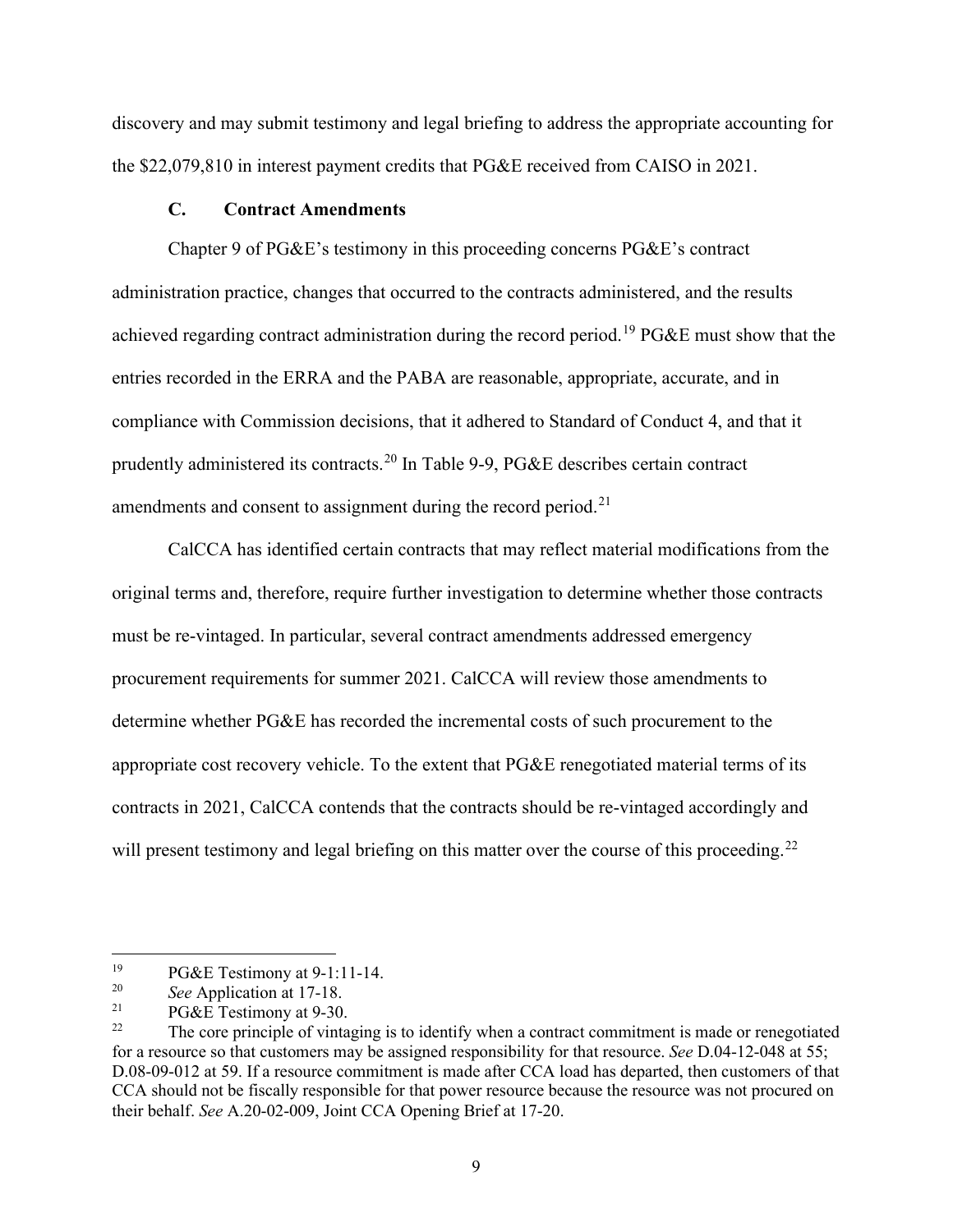#### **D. Supplemental Testimony on Internal Audit**

<span id="page-12-0"></span>PG&E's testimony references PG&E's Internal Audit department's audit of processes and controls used to record certain entries to PABA.<sup>23</sup> That audit, performed on the PABA during the 2020 record period, concluded that PG&E's processes and controls were "Not Adequate" and described a series of recording errors in the PABA. In PG&E's 2020 ERRA Compliance proceeding, A.21-03-008, the Joint CCAs requested that the Commission require PG&E to demonstrate that all identified systemic process and control issues have been corrected, report whether it has taken all the steps necessary to remedy each of the audit report findings, and ensure it has adequate processes and controls in place to reduce the risk of accounting errors in the PABA. $^{24}$  $^{24}$  $^{24}$ 

Accordingly, Ordering Paragraph 3 in the Proposed Decision on PG&E's 2020 ERRA Compliance application requires that PG&E provide, in its 2021 ERRA Compliance filing, the following:

- Testimony describing the actions PG&E has taken or will take to address the deficiencies reported in its 2020 Internal Audit Report on the PABA;
- An internal audit closure document with details of PG&E's implementation of any action plans to address the deficiencies reported in PG&E's 2020 Internal Audit Report; and
- Testimony from PG&E's Chief Regulatory Officer on the actions PG&E has taken or will take to ensure that there is proper accounting and recording of entries in the various balancing and memorandum account reviewed.<sup>[25](#page-12-3)</sup>

Should the Commission adopt the PD including the above Ordering Paragraph, PG&E

will be required to submit supplemental testimony in this proceeding. CalCCA will review that

testimony and evaluate whether that testimony raises any additional concerns regarding whether

<span id="page-12-1"></span><sup>&</sup>lt;sup>23</sup> PG&E Testimony at 12-1:9-11.<br> $\frac{24}{(21.03 \cdot 0.08 \cdot \text{Proposed Decision})}$ 

<span id="page-12-3"></span><span id="page-12-2"></span><sup>24</sup> A.21-03-008, Proposed Decision at 16 (Mar. 16, 2022). 25 *Id.*, OP 3.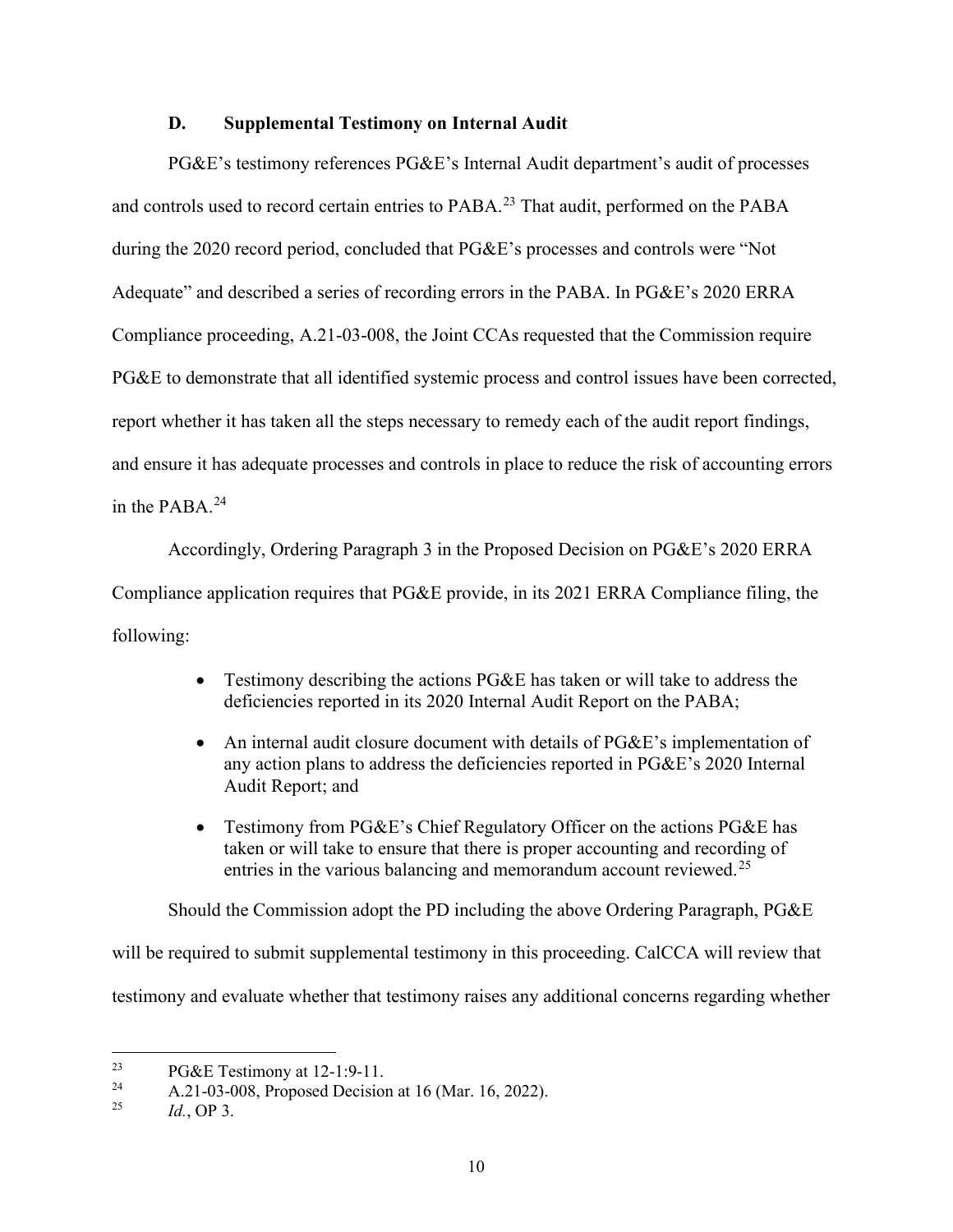PG&E's entries to the PABA are reasonable, appropriate, accurate, and in compliance with

<span id="page-13-0"></span>Commission decisions.

# **E. Other Issues that Require Further Investigation and Analysis**

CalCCA hopes to work with PG&E over the course of this proceeding to review PG&E's

workpapers and better understand, investigate and potentially submit testimony regarding

various components of the Application, including but not limited to:

- Whether PG&E's accounting of costs associated with various procurement are correctly, appropriately and accurately recorded to ERRA and PABA in compliance with Commission decisions;
- Whether PG&E's accounting of CAISO settlement charges and revenues are correctly, appropriately and accurately recorded to ERRA, PABA and other balancing accounts in compliance with Commission decisions;
- Whether PG&E's administrative costs associated with the implementation and operation of the Central Procurement Entity are correctly, and accurately recorded to the appropriate balancing accounts in compliance with Commission decisions, and;
- Green Tariff Shared Renewable ("GTSR")-related issues such as whether revenue from GTSR customers was booked to the correct balancing accounts.

## <span id="page-13-1"></span>**III. ISSUES, CATEGORIZATION OF PROCEEDING, NEED FOR HEARINGS AND PROPOSED PROCEDURAL SCHEDULE**

## <span id="page-13-2"></span>**A. Scope of Issues to be Considered**

PG&E's Application proposes the following issues for consideration in this proceeding:

- 1. Whether PG&E, during the record period, prudently administered and managed the following, in compliance with all applicable rules, regulations, and Commission decisions, including but not limited to Standard of Conduct No. 4 (SOC 4):
	- a. Utility-Owned Generation Facilities;
	- b. Qualifying Facilities (QF) Contracts and Non-QF Contracts;

If not, what adjustments, if any, should be made to account for imprudently managed or administered resources?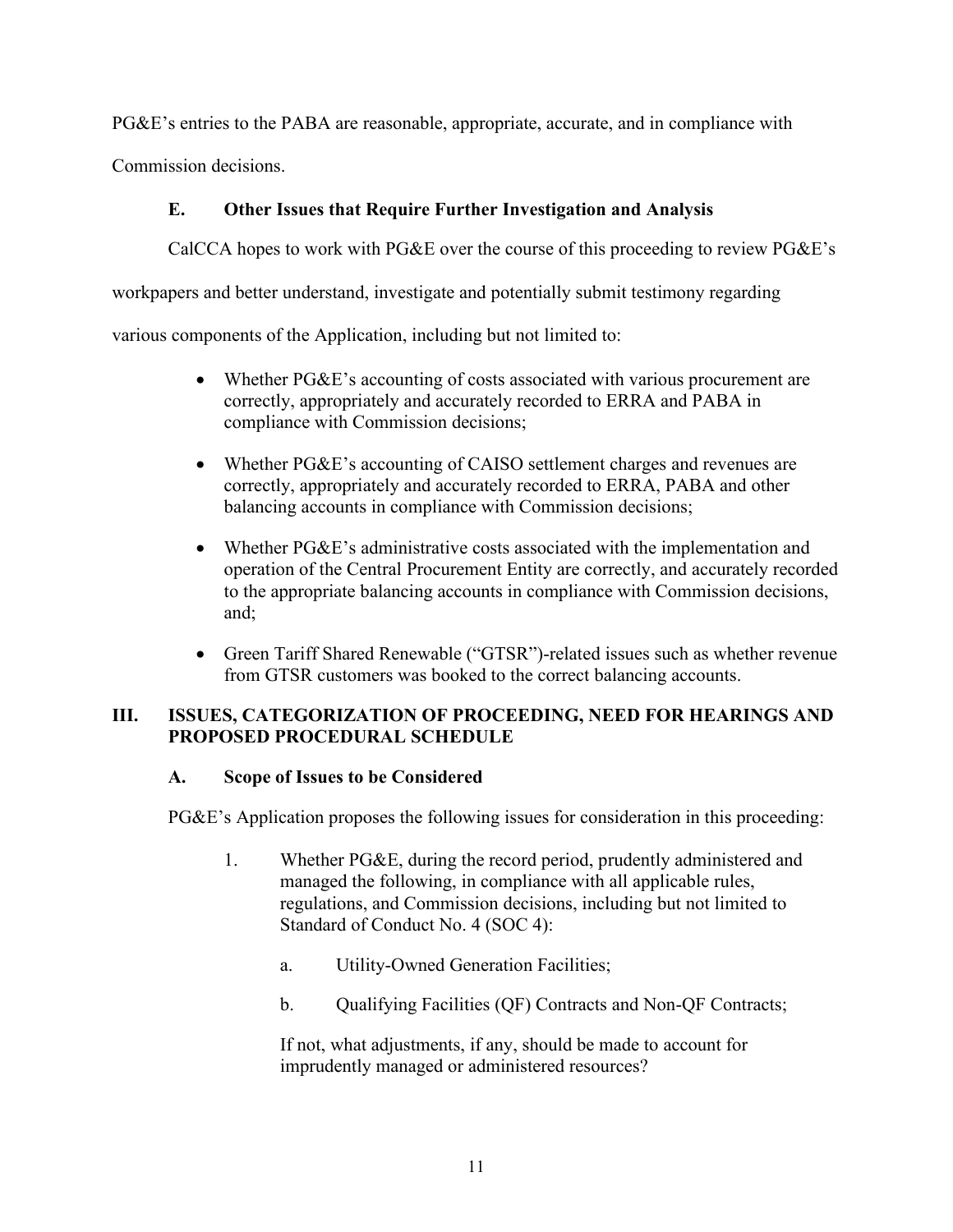- 2. Whether PG&E achieved least-cost dispatch of its energy resources and economically-triggered demand response programs pursuant to SOC 4;
- 3. Whether the entries recorded in the Energy Resource Recovery Account and the Portfolio Allocation Balancing Account are reasonable, appropriate, accurate, and in compliance with Commission decisions;
- 4. Whether PG&E's greenhouse gas instrument procurement complied with its Bundled Procurement Plan;
- 5. Whether PG&E administered resource adequacy procurement and sales consistent with its Bundled Procurement Plan;
- 6. Whether the costs incurred and recorded in the following accounts are reasonable and in compliance with the applicable tariffs and Commission directives:
	- a. Green Tariff Shared Renewables Memorandum Account;
	- b. Green Tariff Shared Renewables Balancing Account;
	- c. Disadvantaged Community Single Family Solar Affordable Homes Balancing Account;
	- d. Disadvantaged Community Green Tariff Balancing Account;
	- e. Community Solar Green Tariff Balancing Account;
	- f. Centralized Local Procurement Sub-Account;
- 7. Whether there are any safety considerations raised by this Application.

This statement of issues encompasses the issues CalCCA has raised in this Protest.

<span id="page-14-0"></span>CalCCA does not recommend any specific modification to PG&E's list to include those issues.

## **B. Categorization**

CalCCA agrees with the categorization of this proceeding as ratesetting.<sup>[26](#page-14-1)</sup>

<span id="page-14-1"></span><sup>26</sup> *See* Application at 17.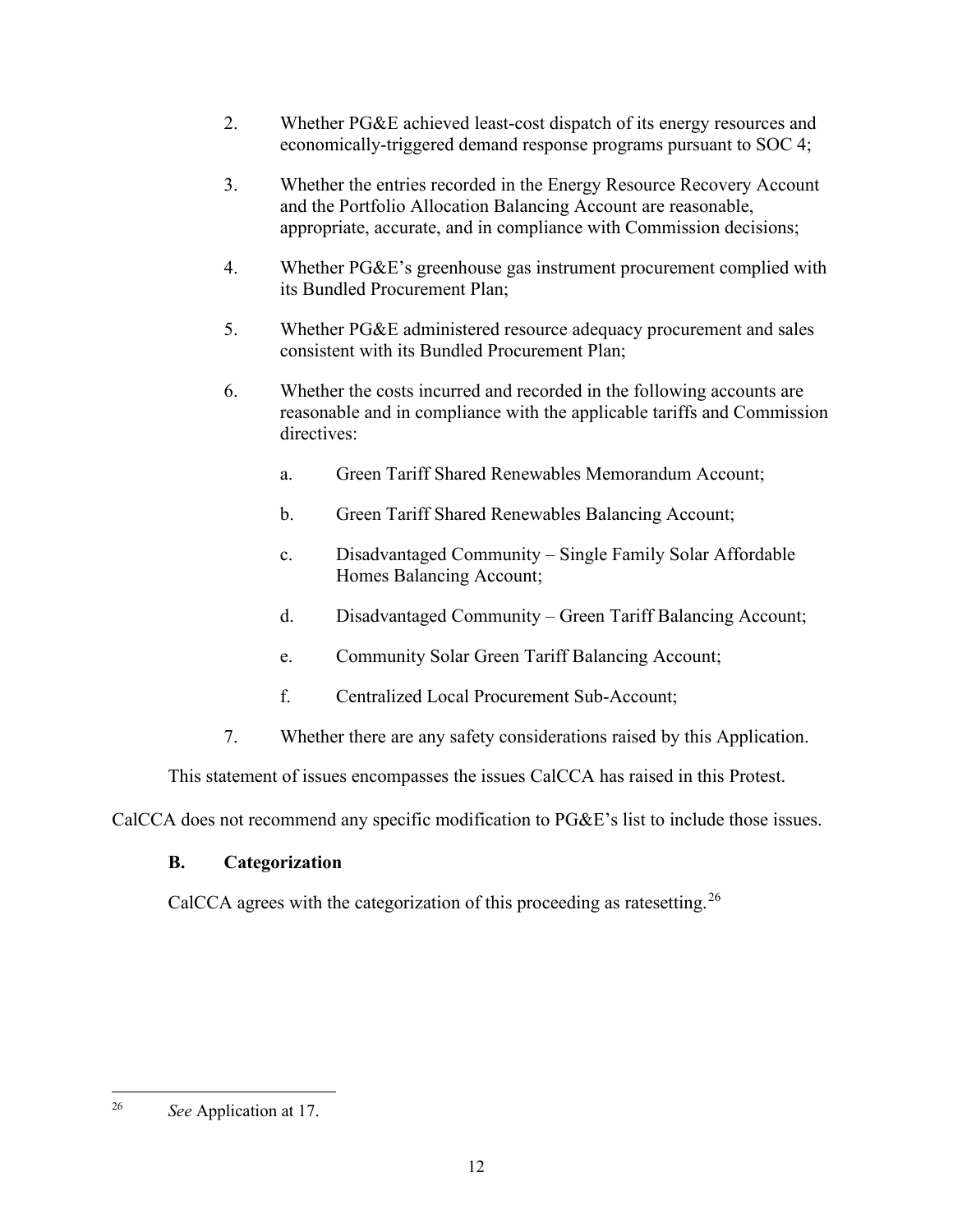## **C. Need for Hearings**

<span id="page-15-0"></span>While CalCCA shares PG&E's hope to resolve the issues raised by this Application without hearings<sup>[27](#page-15-2)</sup>, CalCCA agrees that evidentiary hearings may be necessary to present facts related to those issues.

### **D. Schedule**

<span id="page-15-1"></span>CalCCA has conferred with PG&E, the Public Advocates Office, and other groups anticipated to participate in this proceeding as parties, and can represent that those groups have agreed on the following mutually acceptable alternative to the procedural schedule proposed in PG&E's application:

| <b>Application Filed</b>                  | February 28, 2022                    |
|-------------------------------------------|--------------------------------------|
| Protests and Responses Filed and Served   | 30 days after Daily Calendar Notice  |
| Reply filed                               | 10 days after Protests and Responses |
| Prehearing Conference                     | June 8, 2022                         |
| Cal Advocates and Intervenor<br>Testimony | August 24, 2022                      |
| Rebuttal testimony served                 | October 3, 2022                      |
| <b>Settlement Discussions</b>             | October-November 2022                |
| Evidentiary Hearings                      | November 14-16, 2022                 |
| <b>Concurrent Opening Briefs</b>          | December 2, 2022                     |
| <b>Concurrent Reply Briefs</b>            | December 19, 2022                    |
| Proposed Decision                         | TBD                                  |
| Final Decision                            | TBD                                  |

CalCCA submits that this proposed alternative is more reasonable than the original schedule that PG&E proposed because it will minimize overlap and conflicts with major anticipated procedural deadlines for the IOUs' ERRA Forecast cases. Moreover, to the extent that the Commission adopts the Proposed Decision ("PD") in PG&E's 2020 ERRA Compliance case (as mentioned above), the alternative procedural schedule described above will give PG&E

<span id="page-15-2"></span><sup>27</sup> *See* Application at 17.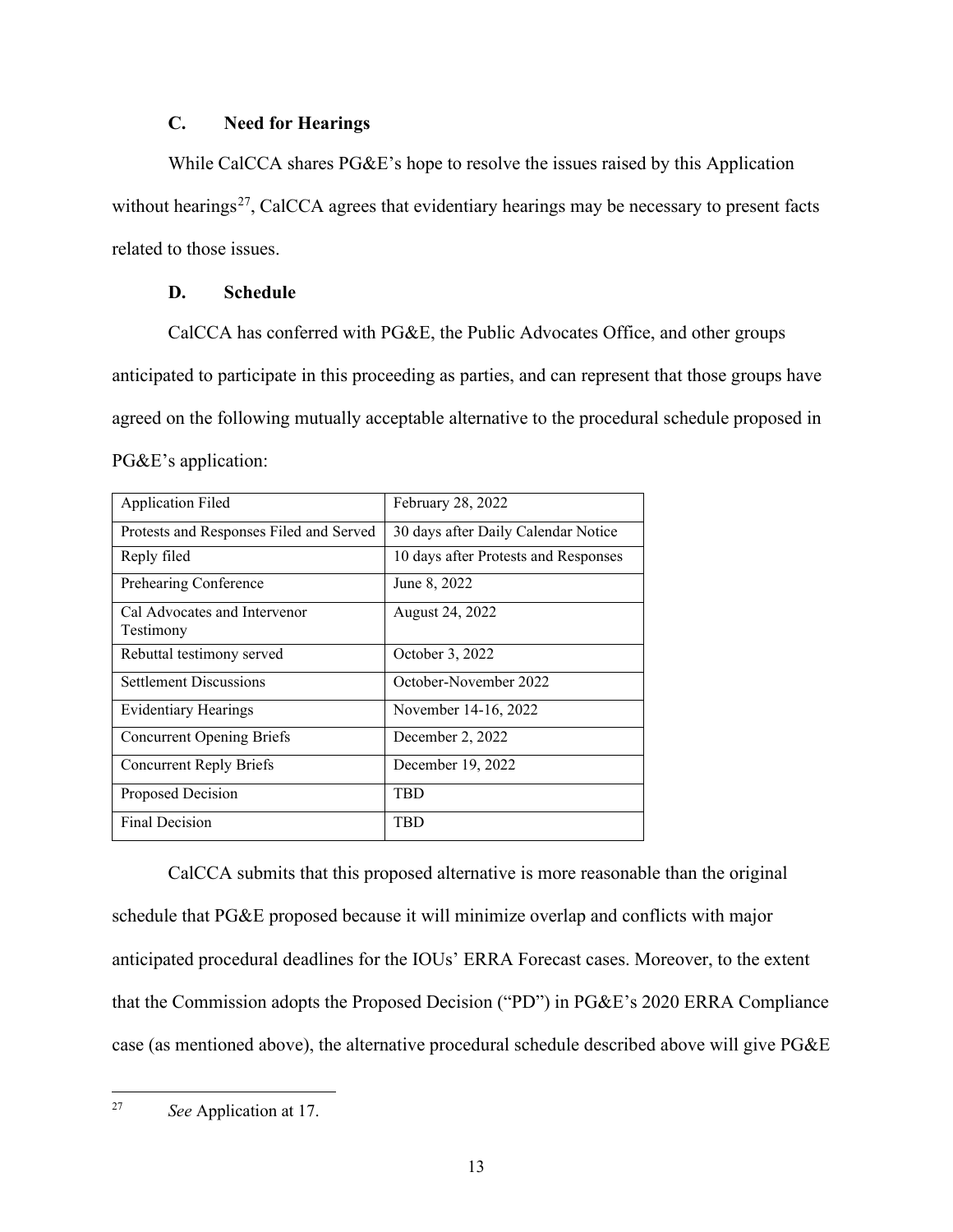additional time to develop the supplemental testimony required by that PD and give the parties

additional time to review that testimony, before the prehearing conference. CalCCA therefore

requests that the Commission approve this agreed-upon proposed alternative procedural schedule

for this proceeding.

### <span id="page-16-0"></span>**IV. COMMUNICATIONS**

CalCCA consents to "email only" service and requests that the following individuals be

added to the service list for A.22-02-015 on behalf of CalCCA:

#### **Party Representative for CalCCA:**

Tim Lindl KEYES & FOX LLP 580 California St., 12<sup>th</sup> Floor San Francisco, CA 94104 Telephone: (510) 314-8385 E-mail: [tlindl@keyesfox.com](mailto:tlindl@keyesfox.com) 

#### **Requested Information-Only Service List Additions for CalCCA:**

Brian Dickman NEWGEN STRATEGIES & SOLUTIONS LLC 225 Union Boulevard, Suite 305 Lakewood, CO 80228 Telephone: (303) 828-4035 E-mail: [bdickman@newgenstrategies.net](mailto:bdickman@newgenstrategies.net) 

Nikhil Vijaykar KEYES & FOX LLP 580 California St., 12<sup>th</sup> Floor San Francisco, CA 94104 Telephone: (408) 621-3256 E-mail: [nvijaykar@keyesfox.com](mailto:nvijaykar@keyesfox.com) 

Evelyn Kahl General Counsel and Director of Policy CALIFORNIA COMMUNITY CHOICE ASSOCIATION One Concord Center 2300 Clayton Road, Suite 1150 Concord, CA 94520 Telephone: (415) 254-5454 E-mail: [regulatory@cal-cca.org](mailto:regulatory@cal-cca.org)

### <span id="page-16-1"></span>**V. CONCLUSION**

For all the foregoing reasons, CalCCA respectfully requests the Commission set this

matter for hearing to fully examine the issues discussed above.